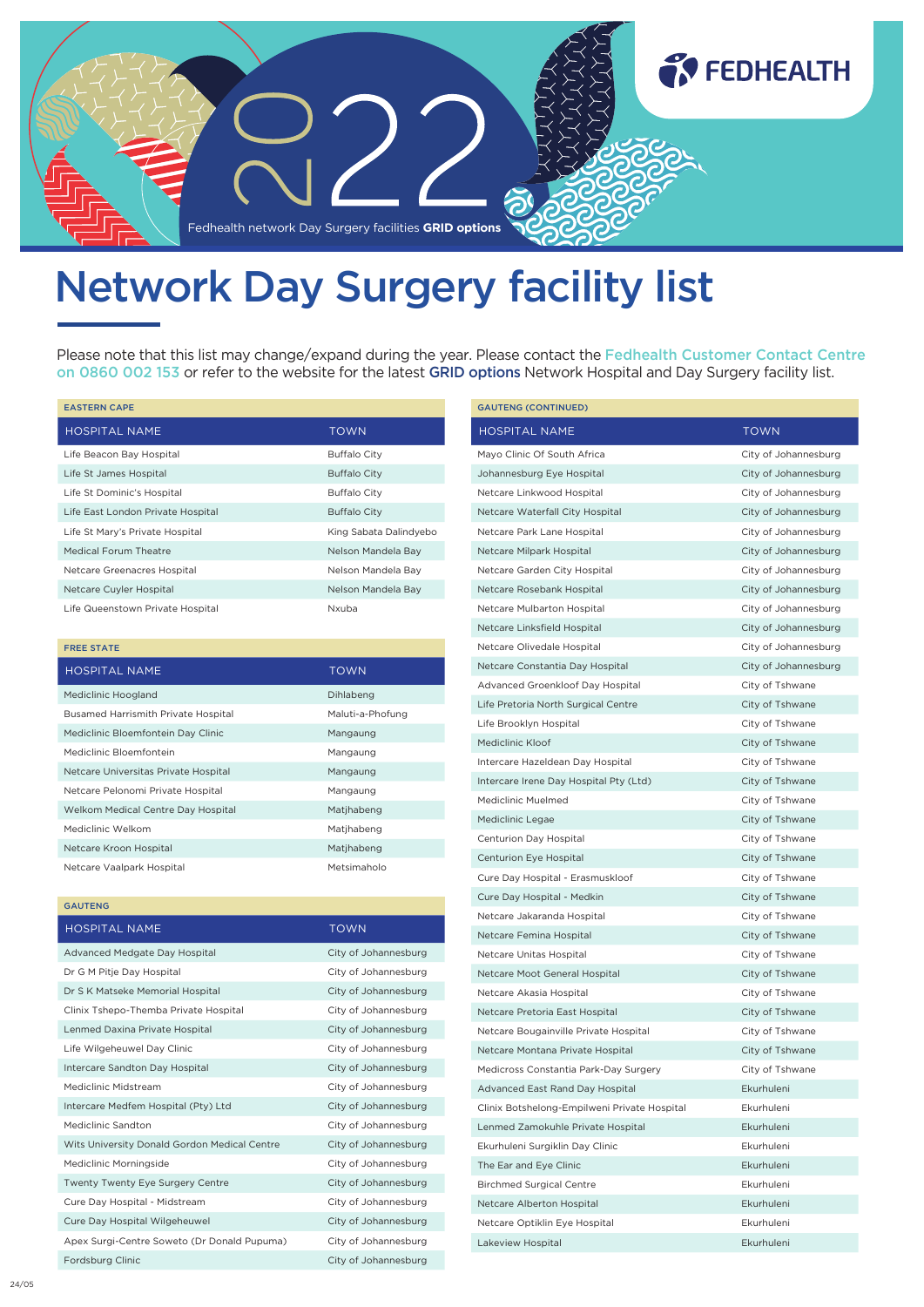

| <b>GAUTENG (CONTINUED)</b>              |                   |
|-----------------------------------------|-------------------|
| <b>HOSPITAL NAME</b>                    | <b>TOWN</b>       |
| Netcare Sunward Park Hospital           | Fkurhuleni        |
| Netcare Linmed Hospital                 | <b>Fkurhuleni</b> |
| Netcare N17 Private Hospital            | Fkurhuleni        |
| Germiston Medical and Dental Centre     | <b>Fkurhuleni</b> |
| Clinix Naledi-Nkanyezi Private Hospital | Emfuleni          |
| Mediclinic Vereeniging                  | Emfuleni          |
| Mediclinic Emfuleni                     | Emfuleni          |
| Ocumed Eye and Laser Institute          | Emfuleni          |
| Fochville Hospital                      | Merafong City     |
| The Fountain Private Hospital           | Merafong City     |
| Netcare Pinehaven Hospital              | Mogale City       |
| Netcare Krugersdorp Hospital            | Mogale City       |

## KWAZULU-NATAL

| <b>HOSPITAL NAME</b>                         | <b>TOWN</b>           |
|----------------------------------------------|-----------------------|
| Ladysmith Day Hospital                       | Emnambithi-Ladysmith  |
| Netcare Kokstad Private Hospital             | Greater Kokstad       |
| Shelly Beach Day Clinic                      | <b>Hibiscus Coast</b> |
| Hibiscus Day Surgical Hospital               | <b>Hibiscus Coast</b> |
| Netcare Margate Hospital                     | <b>Hibiscus Coast</b> |
| Mediclinic Victoria Hospital                 | KwaDukuza             |
| Kwadukuza Private Hospital                   | KwaDukuza             |
| Netcare Alberlito Hospital                   | KwaDukuza             |
| Mediclinic Pietermaritzburg                  | Msunduzi              |
| Pietermaritzburg Eye Hospital                | Msunduzi              |
| Netcare St Anne's Hospital                   | Msunduzi              |
| Mediclinic Newcastle                         | Newcastle             |
| Mediclinic Newcastle Day Hospital            | Newcastle             |
| Ribumed Day Clinic                           | eThekwini             |
| Isipingo Hospital Ltd                        | eThekwini             |
| <b>Busamed Hillcrest Private Hospital</b>    | eThekwini             |
| Westridge Surgical                           | eThekwini             |
| <b>KZN Day Clinic</b>                        | eThekwini             |
| Medstone Day Theatre (Pty) Taumhlang         | eThekwini             |
| Netcare Parklands Hospital                   | eThekwini             |
| Netcare St Augustine's Hospital              | eThekwini             |
| Netcare Kingsway Hospital                    | eThekwini             |
| Netcare Umhlanga Hospital                    | eThekwini             |
| Medicross Pinetown Medical and Dental Centre | eThekwini             |
| Richards Bay Medical Institute               | uMhlathuze            |
| Medicross Richards Bay Day Theatre           | uMhlathuze            |
| Howick Day Clinic                            | uMngeni               |
| Lenmed Howick Private Hospital               | uMngeni               |

| <b>LIMPOPO</b>                |                 |
|-------------------------------|-----------------|
| <b>HOSPITAL NAME</b>          | <b>TOWN</b>     |
| Mediclinic Tzaneen            | Greater Tzaneen |
| Medleb Private Hospital       | Lepelle-Nkumpi  |
| Mediclinic Lephalale          | Lephalale       |
| Zoutpansberg Private Hospital | Makhado         |
| Mediclinic Limpopo            | Polokwane       |
| Mediclinic Limpopo-Day Clinic | Polokwane       |
| Mediclinic Thabazimbi         | Thabazimbi      |
| <b>MPUMALANGA</b>             |                 |
|                               |                 |

| <b>HOSPITAL NAME</b>                   | <b>TOWN</b>          |
|----------------------------------------|----------------------|
| Advanced Health De La Vie Day Hospital | <b>Emalahleni</b>    |
| Mediclinic Highveld                    | Govan Mbeki          |
| Mediclinic Nelspruit Day Clinic        | Mbombela             |
| Mediclinic Nelspruit                   | Mbombela             |
| RH Piet Retief Private Hospital        | Mkhondo              |
| Mediclinic Ermelo                      | Msukaligwa           |
| Life Midmed Hospital                   | <b>Steve Tshwete</b> |

| <b>NORTH WEST</b>                         |                   |
|-------------------------------------------|-------------------|
| <b>HOSPITAL NAME</b>                      | <b>TOWN</b>       |
| Wilmed Park Private Hospital              | City of Matlosana |
| Mediclinic Brits                          | Madibeng          |
| Clinix Itokolle-Victoria Private Hospital | Mafikeng          |
| Rustenburg Private Eye Clinic             | Rustenburg        |
| Netcare Ferncrest Hospital                | Rustenburg        |
| Mediclinic Potchefstroom                  | Tlokwe            |
| Potchefstroom Medical and Day Clinic      | Tlokwe            |

| <b>NORTHERN CAPE</b>                         |             |
|----------------------------------------------|-------------|
| HOSPITAL NAME                                | TOWN        |
| Lenmed Kathu Private Hospital                | Gamagara    |
| Mediclinic Upington                          | Khara Hais  |
| Kalahari Day Theatre Cataract and Eye Centre | Khara Hais  |
| Medi-Harts Day Clinic                        | Phokwane    |
| Mediclinic Kimberley                         | Kimberley   |
| Kimberley Narko Clinic (Pty) Ltd             | Sol Plaatie |